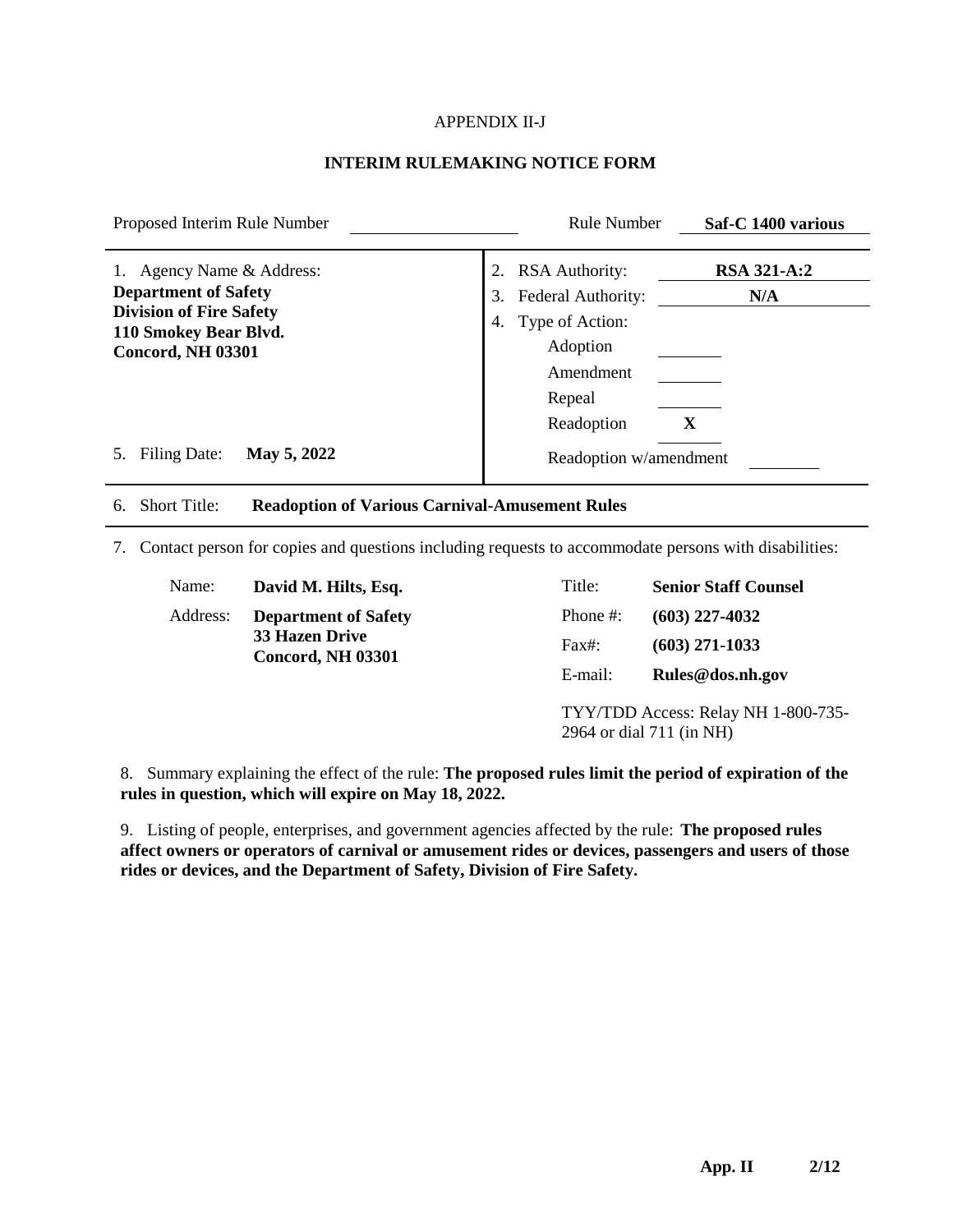| <b>Rule</b>                            | <b>Specific State or Federal Statutes the Rule Implements</b> |  |
|----------------------------------------|---------------------------------------------------------------|--|
| Saf-C 1401.01                          | RSA 321-A:2 and RSA 541-A:1, XV                               |  |
| Saf-C 1401.02                          | RSA 321-A:2 and RSA 541-A:1, XV                               |  |
| Saf-C 1401.04                          | RSA 321-A:1, RSA 321-A:2 and RSA 541-A:16                     |  |
| Saf-C 1401.05                          | RSA 321-A:2 and RSA 541-A:1, XV                               |  |
| Saf-C 1401.081                         | RSA 321-A:1, I and RSA 541-A:1, XV                            |  |
| Saf-C 1401.09                          | RSA 321-A:1, II                                               |  |
| Saf-C 1401.10                          | RSA 321-A:2 and RSA 541-A:1, XV                               |  |
| Saf-C 1401.12                          | RSA 321-A:2 and RSA 541-A:1, XV                               |  |
| Saf-C 1401.25                          | RSA 541-A:1, XV                                               |  |
| Saf-C 1401.32                          | RSA 321-A:1, I, RSA 321-A:2 and RSA 541-A:16                  |  |
| Saf-C 1401.33                          | RSA 541-A:7                                                   |  |
| Saf-C 1402.03(a)                       | RSA 321-A:2                                                   |  |
| Saf-C 1402.03(b)                       | RSA 155-A:1; RSA 155-A:10; RSA 321-A:2                        |  |
| Saf-C 1402.03(c)                       | RSA 321-A:2                                                   |  |
| Saf-C 1402.06                          | RSA 321-A:2                                                   |  |
| Saf-C 1402.07                          | RSA 321-A:2                                                   |  |
| Saf-C $1402.10(a)$ ; (c); (d); and (e) | RSA 155-A:1; RSA 155-A:10; RSA 321-A:2                        |  |
| Saf-C $1402.10(b)$ -(e)                | RSA 321-A:2                                                   |  |
| Saf-C 1405.09                          | RSA 321-A:2                                                   |  |

10. Specific section or sections of state statute or federal statute or regulation which the rule is intended to implement.

11. Summary of the effect upon the state if the rule were not adopted: **The rules whose period of expiration would be limited by this rulemaking pertain to the definitions of terms within the Department's program to regulate carnival and amusement rides and devices, as well as safety factors for the consideration of the locations and installations of carnival and amusement rides and devices, regulations governing the use of parts and tools in installation or repair, and written plans for emergency situations. The Department's ability to regulate industry participants in a consistent and uniform manner would be lessened with the inability to enforce expired rules during their period of expiration.** 

12. Proposed date of review by the Joint Legislative Committee on Administrative Rules: **May 20, 2022**

13. The fiscal impact statement prepared by the Legislative Budget Assistant, if applicable. **N/A**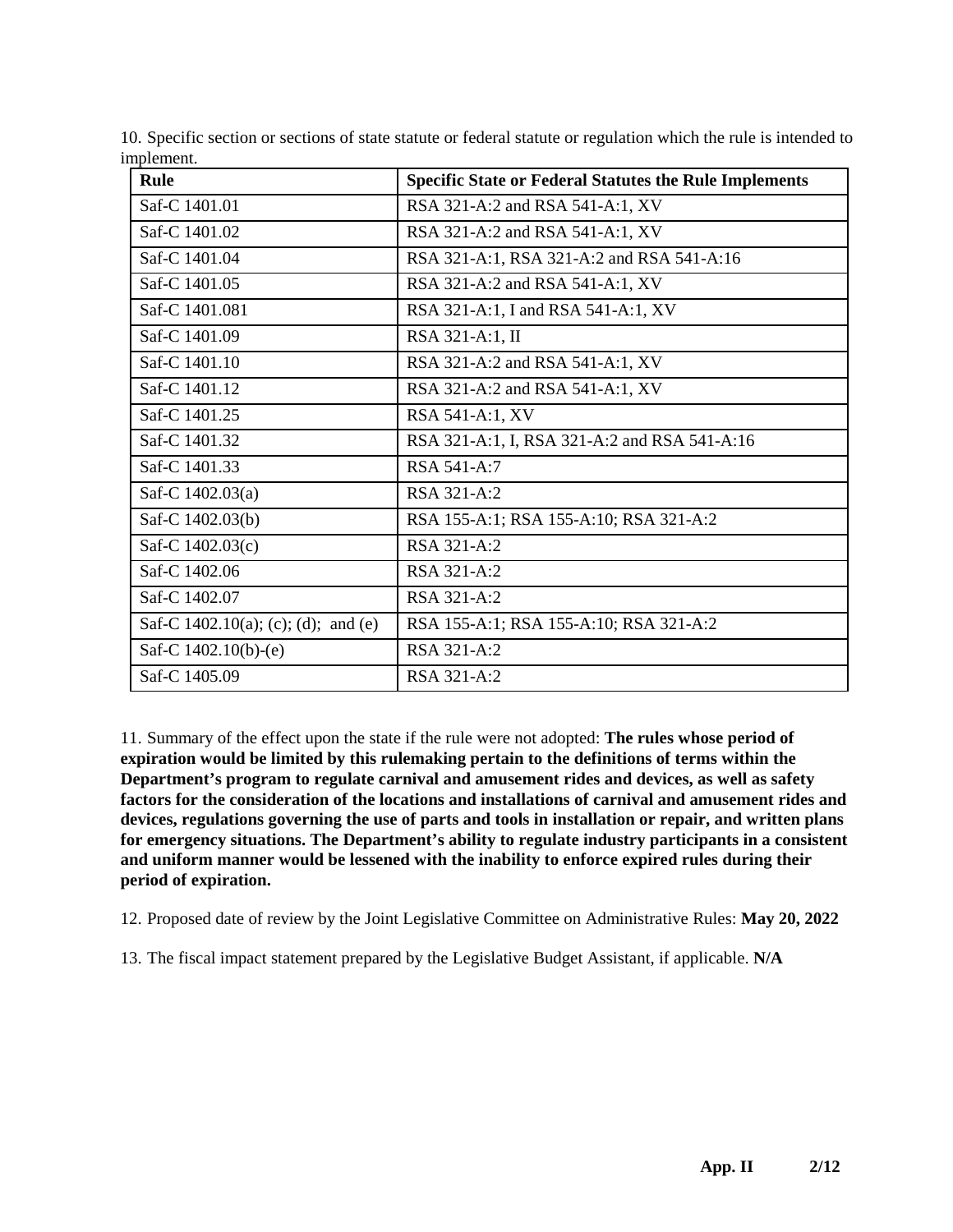Readopt Saf-C 1401.01, effective 5-18-12 (Doc. #10131), as follows:

Saf-C 1401.01 Construction. Wherever used in these rules, the following terms shall be defined as set forth in this part, unless a different meaning is clearly apparent from the text, or is specifically set forth therein.

Readopt Saf-C 1401.02, effective 5-18-12 (Doc. #10131), as follows:

Saf-C 1401.02 "Alpine slide" means a sled with brakes that travels in a trough.

Readopt Saf-C 1401.04, effective 5-18-12 (Doc. #10131), as follows:

Saf-C 1401.04 "Body harness" means a safety assembly worn on the user's torso.

Readopt Saf-C 1401.05, effective 5-18-12 (Doc. #10131), as follows:

Saf-C 1401.05 "Bumper boats" means boats of the same configuration, that are designed to collide with other bumper boats and are located in an enclosed body of water, such as a pool.

Readopt Saf-C 1401.081, effective 5-18-12 (Doc. #10131), as follows:

Saf-C 1401.081 "Carnival or amusement ride" means "carnival or amusement ride" as defined in RSA 321-A:1, I.

Readopt Saf-C 1401.09, effective 5-18-12 (Doc. #10131), as follows:

Saf-C 1401.09 "Commissioner" means the commissioner of the New Hampshire department of safety.

Readopt Saf-C 1401.10, effective 5-18-12 (Doc. #10131), as follows:

Saf-C 1401.10 "Director" means the director of the division of fire safety of the New Hampshire department of safety.

Readopt Saf-C 1401.12, effective 5-18-12 (Doc. #10131), as follows:

Saf-C 1401.12 "Go carts" means any small motorized vehicles that are driven on a track specifically designed for the defined.

Readopt Saf-C 1401.25, effective 5-18-12 (Doc. #10131), as follows:

Saf-C 1401.25 "Mountain coaster" means a sled with brakes that travels on metal rails.

Readopt Saf-C 1401.32, effective 5-18-12 (Doc. #10131) and renumbered in Doc. #11151, as follows:

Saf-C 1401.32 "Water rides or conveyances" means any ride where the participant is seated in or on a component that is conveyed through troughs of water.

 Readopt Saf-C 1401.33, effective 5-18-12 (Doc. #10131) and renumbered in Doc. #11151, as follows:

Saf-C 1401.33 "Water slide" means a slide with water circulating through troughs and in which participant sits on a mat or on the slide surface itself and is carried down the slide on the water.

 Readopt Saf-C 1402.03, effective 5-18-12 (Doc. #10131) and amended effective 8-28-18 (Doc. #12615), as follows: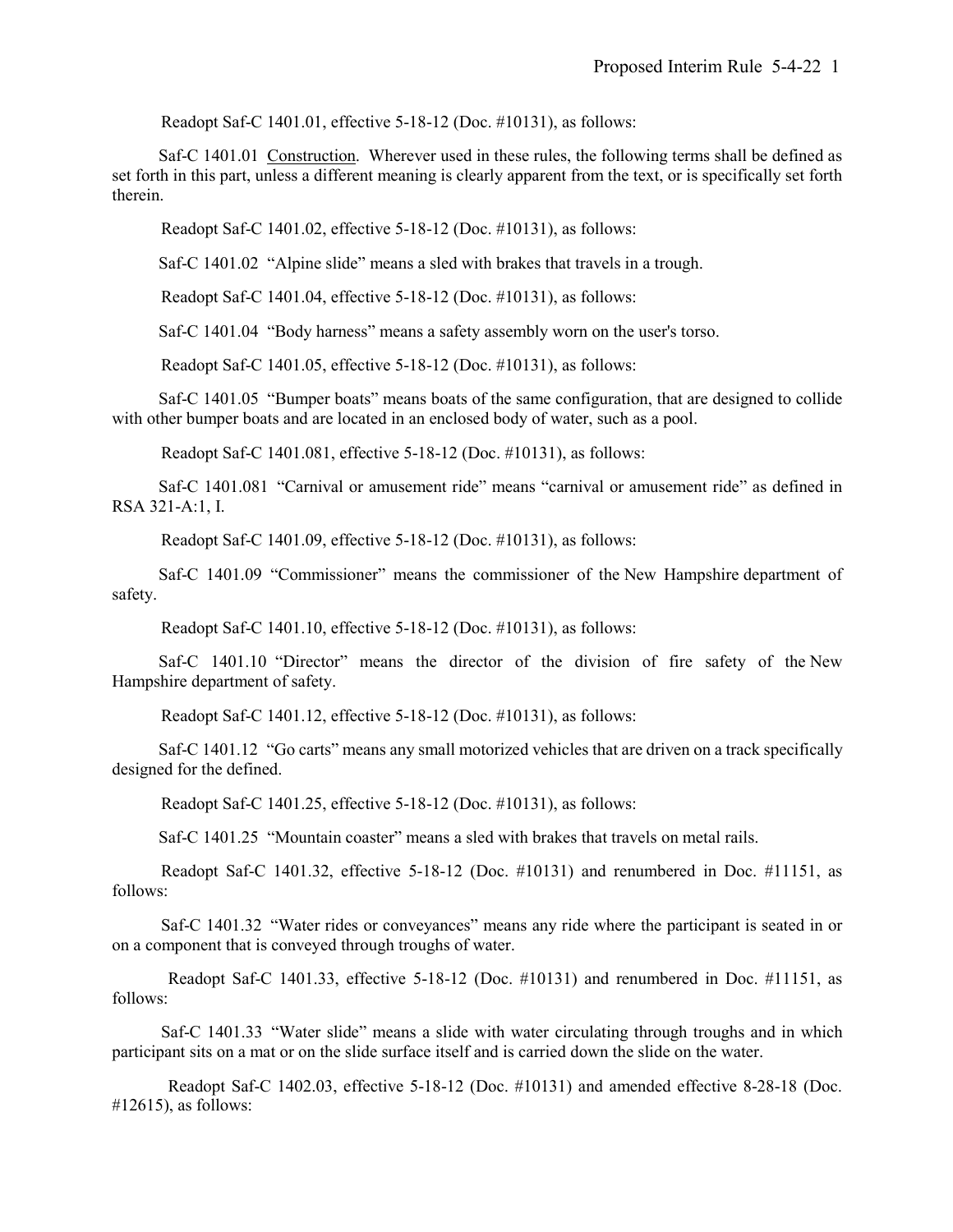Saf-C 1402.03 Safety Factors.

(a) All consideration for public safety shall be given in designating the location of each carnival or amusement ride and the safe installation thereof, including but not limited to the following:

> (1) The physical nature of surrounding objects or surfaces that might produce undesirable contact for the riders of the carnival or ride;

> (2) The reasonably foreseeable changes that are likely to occur in the location or nature of the surroundings;

(3) Site to be free from large rocks, debris or any holes; and

(4) Site to be sufficiently level to provide safe operation of the ride or device.

(b) Conductors shall have a vertical clearance to ground in accordance with Article 525.5 of the National Electrical Code, NFPA 70, 2017 edition published by the National Fire Protection Association (NFPA), as adopted pursuant to RSA 155-A:1 and as amended by the building code review board and ratified by the legislature in accordance with RSA 155-A:10. These clearances shall apply only to wiring installed outside of tents and concessions.

(c) Amusement rides or devices shall be maintained not less than  $4.5 \text{ m} (15 \text{ ft})$  in any direction from overhead conductors operating at 600 volts or less, except for the conductors supplying the amusement ride or device. Amusement rides or devices shall not be located under or within 4.5 m (15 ft) horizontally and extending vertically to grade of conductors operating in excess of 600 volts.

Readopt Saf-C 1402.06, effective 5-18-12 (Doc. #10131), as follows:

Saf-C 1402.06 Assembly Parts. In assembling parts of a carnival or amusement ride, no part shall be bent, distorted, cut or otherwise altered to make it fit its original intended position by design.

Readopt Saf-C 1402.07, effective 5-18-12 (Doc. #10131), as follows:

Saf-C 1402.07 Tools Used.

(a) All persons engaged in the assembly or disassembly of carnival or amusement ride shall be provided with and shall use tools of proper size and design to enable said work to be performed safely and properly.

(b) The owner or operator shall be responsible for providing said tools.

Readopt Saf-C 1402.10, effective 5-18-12 (Doc. #10131) and amended effective 8-28-18 (Doc.  $\#12615$ , as follows:

#### Saf-C 1402.10 Electrical Wiring.

(a) Under the authority provided by RSA 321-A:2, the commissioner hereby adopts as a rule, the National Electrical Code, NFPA 70, 2017 edition, published by the National Fire Protection Association (NFPA), as adopted pursuant to RSA 155-A:1 and as amended by the building code review board and ratified by the legislature in accordance with RSA 155-A:10.

(b) All electrical wiring associated with any carnival or amusement ride shall comply with all relevant provisions of said code.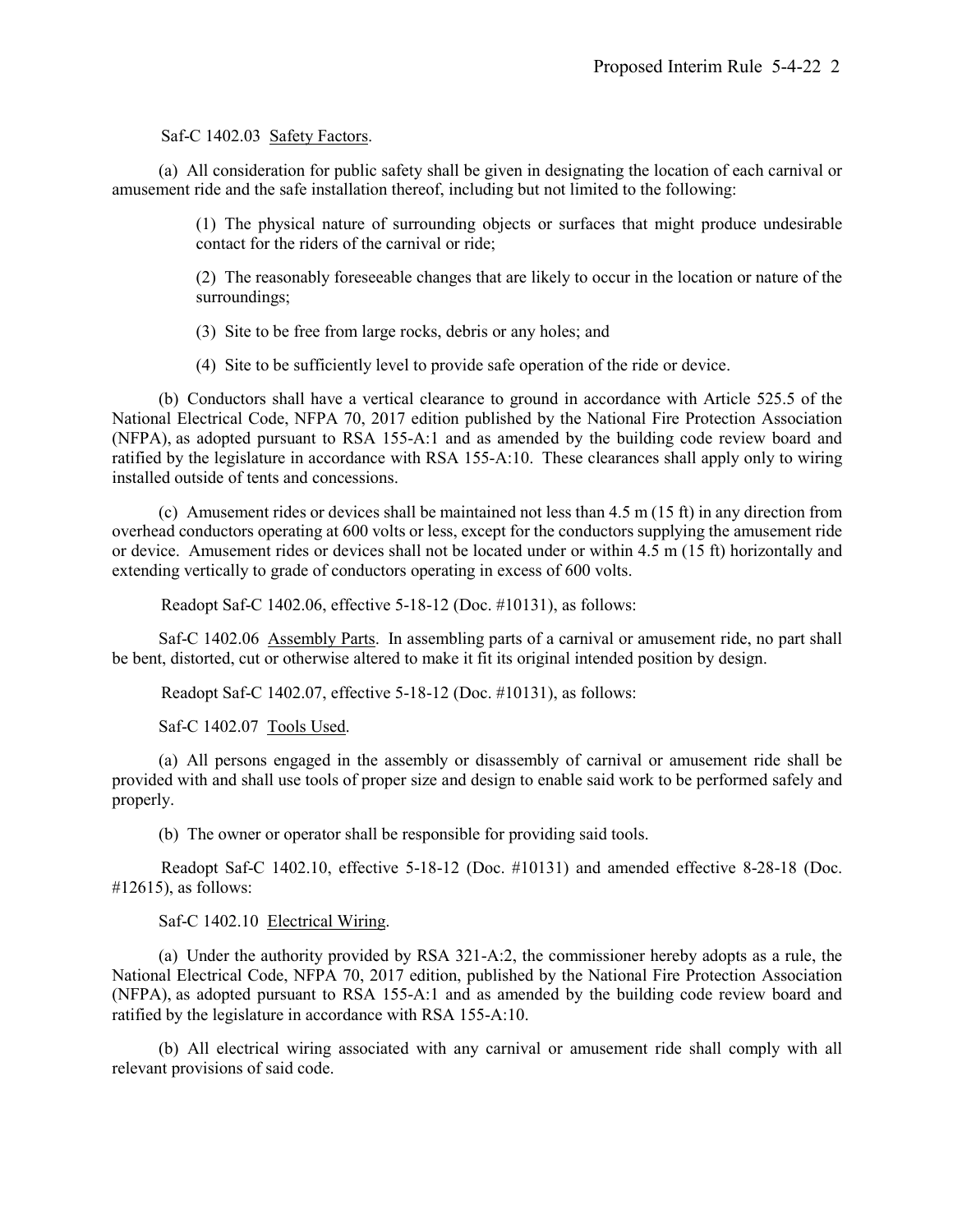(c) All generating plants shall be designed and maintained in accordance with the provisions of the National Electrical Code, NFPA 70, 2017 edition, published by the National Fire Protection Association (NFPA), as adopted pursuant to RSA 155-A:1 and as amended by the building code review board and ratified by the legislature in accordance with RSA 155-A:10. Each plant shall be individually identified by a unique identification number.

(d) All generators shall be inspected and certified annually by a licensed New Hampshire electrician to comply with the National Electrical Code, NFPA 70, 2017 edition, or listed by a third party testing agency published by the National Fire Protection Association (NFPA), as adopted pursuant to RSA 155-A:1 and as amended by the building code review board and ratified by the legislature in accordance with RSA 155- A:10. This certification shall contain the unique identification number required in (c) above and shall remain with the generator and be presented in hand to any authorized agent of the commissioner upon request.

(e) All distribution boxes shall be designed and maintained in accordance with the provisions of the National Electrical Code, NFPA 70, 2017 edition, published by the National Fire Protection Association (NFPA), as adopted pursuant to RSA 155-A:1 and as amended by the building code review board and ratified by the legislature in accordance with RSA 155-A:10. Each box shall be individually identified by a unique identification number. All distribution boxes shall be individually certified by a third party testing agency or a licensed New Hampshire electrical engineer.

Readopt Saf-C 1405.09, effective 5-18-12 (Doc. #10131), as follows:

Saf-C 1405.09 Emergency Situation.

(a) Each park or carnival shall have a written plan setting out procedures to be followed when an emergency situation occurs.

- (b) The plan shall include, but not be limited to, the following emergency situations:
	- (1) Fires;
	- (2) Power failure;
	- (3) Hurricanes;
	- (4) Electrical storms;
	- (5) Riots;
	- (6) Need for medical care;
	- (7) Floods; and
	- (8) Chemical spills or explosions.

(c) The plan shall be available for inspection by the commissioner or his agent during normal business hours.